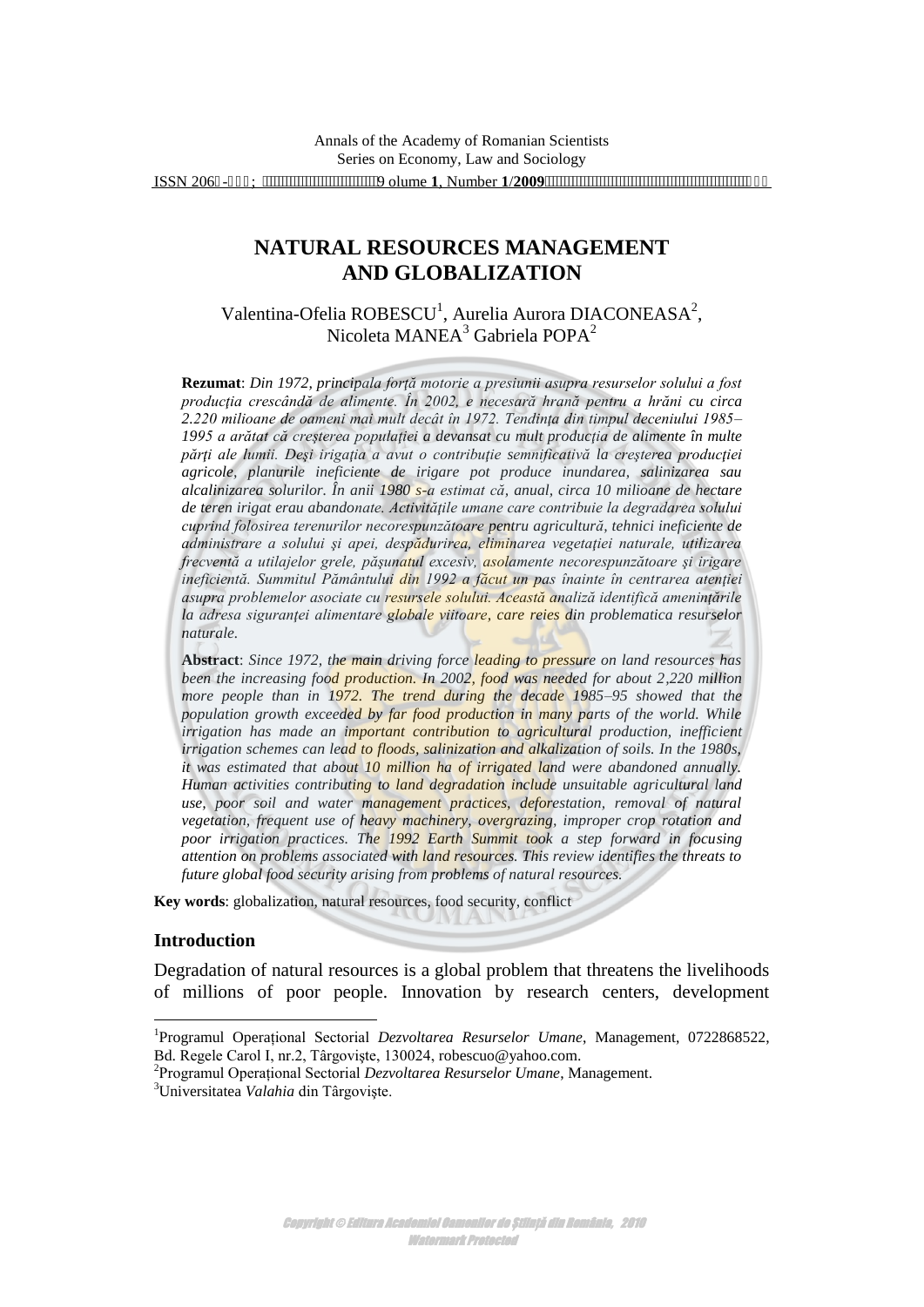organizations, and farmers themselves has produced many promising technologies and practices for making agriculture and natural resource management more sustainable. Most of these technologies, however, require investment by farmers, both individually on their own farms and collectively by groups or communities. Rich and poor countries are consuming the world"s resources at vastly different rates. The current rate of consumption in rich countries is not sustainable, never mind if we imagine that poor countries might eventually gets an equal footing. New energy forms and a new path forward are essential to begin to address the imbalance in world consumption and make all of our lifestyles sustainable.

### **Globalization and natural resources management**

Globalization creates opportunities for commercial, economic and financial expansion. However, an improved technological competitiveness and wider economic freedom do not produce automatically more equity.

The contribution of globalization to the betterment of the human condition will remain limited to a small number of individuals, social categories and countries, unless controlled and oriented towards the common good.

This implies that, in the new context of the integration and participation to the globalization processes, good governance should intelligently and predictably combine economic reforms with social responsibility, adjust the system of education and training, *initiate* institutional reforms able to achieve, on a long term, internal stability and employment, individual security and social justice, the protection of the national economic interests, resources and the environment. The process of globalization creates a new balance of power between states, nongovernmental organizations, and transnational corporations. What is at stake is how to properly use their potential in order to influence the course of globalization for a better impact on people"s lives.

Globalization is not only spreading ideas and culture, but it is industrializing and modernizing many previously agrarian countries. Countries like India and China are gaining more knowledge and wealth due to globalization. These countries now have the capability to purchase more materials with their newly acquired wealth. This directly translates into more cars, more fuel consumption, more consumer goods, more of everything. Increasing trends of consumption in the world could conceivably cause shortages in natural resources.

According to scholarly models, natural resources have a finite limit which will eventually influence global population, energy output and consumerism. Low availability of raw materials might not be in the near future, but if globalization continues to modernize countries at a steep rate, accessibility to resources may become an issue in ten to twenty years (see figure 1).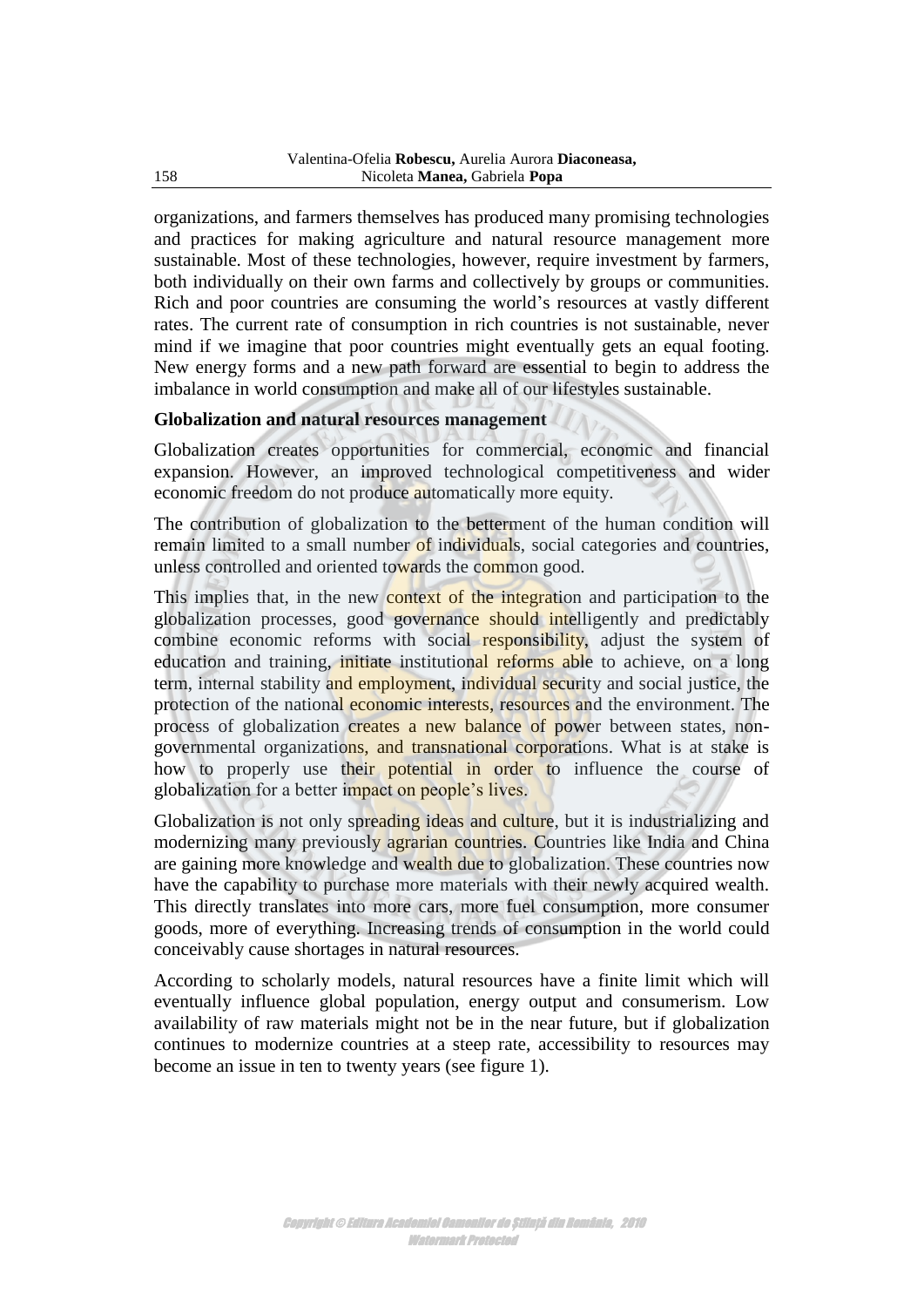The demand for oil will eventually super secede oil supplies. Since the world economy is dependent on oil and globalization is dependent on trade, the depletion of oil could reverse globalization. To a large degree the pace of globalization will directly correspond to the consumption and depletion of natural resources.

### **Future global food security**

Predictions by scientists, including members of the Intergovernmental Panel on Climate Change and Australia"s CSIRO, can paint a bleak picture of the future of food: more droughts, extreme temperatures, hail storms, more intense cyclones and hurricanes, as well as the spread of pests and diseases.

Some places will be winners; northern Europe, Canada and parts of the former Soviet Union may have longer growing seasons and fewer frosts and there is conjecture that Britain could well become the breadbasket of Europe. But there will be many more losers: not only countries that will no longer have the necessary rainfall to successfully grow crops but also some that may have to take in immigrants fleeing non-productive land. The potential for conflict is high. According to one view, the first climate war is already occurring. Journalist Stephan Faris, who has spent the past nine years investigating how meteorological changes may affect the developing world, says the conflict in Darfur began when severe drought in the Sudan reduced the amount of arable land. The reduction of this land has led to tensions between the settled farmers and the nomadic herders, two groups which had co-existed for many years – the farmers tending their fertile land and herders grazing their camels on rocky outcrops in between. Failing rains, however, have put the friendly co-operation under threat. As Faris writes in his coming book, Forecast:

The Consequences of Climate Change, From The Amazon To The Arctic: "But with the drought, the nomads ranged farther for their food and the farmers began to fence off their land  $(...)$  for fear it would be ruined." Of course, there are many other far more complex factors involved in the challenges Darfur faces but drought and desertification lie firmly at its roots. Elsewhere, the effects of extreme climate on agriculture have been well documented. The 2003 heatwave in Europe cut wheat production by 10 per cent and maize by 19 per cent. French table-grape production was down 30 per cent and Italian stonefruit production was down by the same amount. It is estimated the heatwave and associated forest fires have cost the European community EUR13 billion (\$25.5 billion).

The intergovernmental panel has predicted another 49 million people in Asia and 5 million people in Latin America may be at risk of hunger by 2020. Dr Mark Howden, with the CSIRO's Climate Adaptation Flagship, believes even these dire reports are "overly optimistic in terms of the capacity to feed the world". He says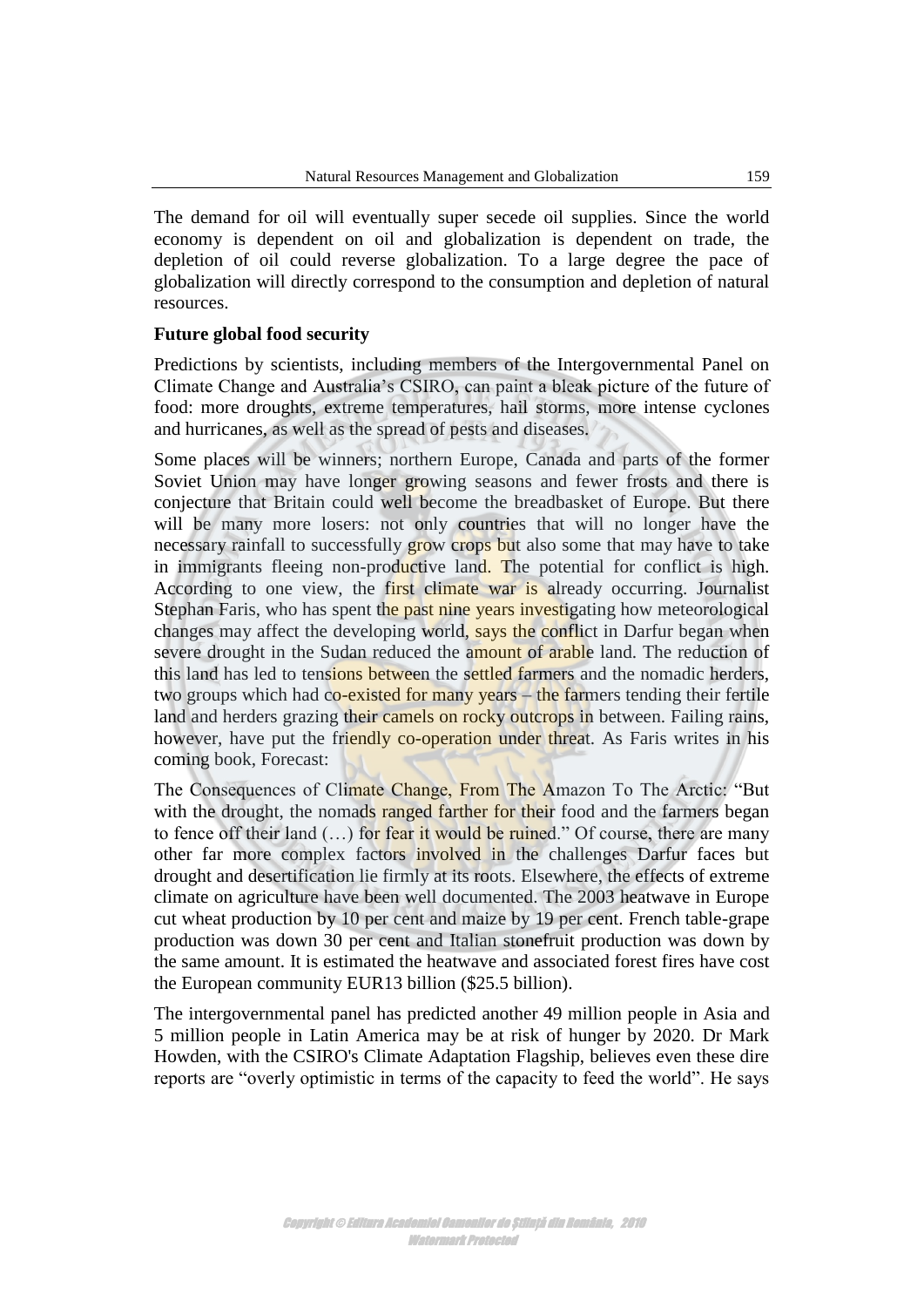there needs to be a doubling of crop production by 2050 to ensure the world is fed; on current trends, the increase will be only about 15 per cent. Howden also raises other issues: whether to expand agriculture into forests, which would involve chopping down trees and releasing more carbon dioxide into the atmosphere; and the cost to biodiversity of destroying the habitats of animals to grow food [1].



*Source: IMF, International Financial Statistics* 

**Fig. 1.**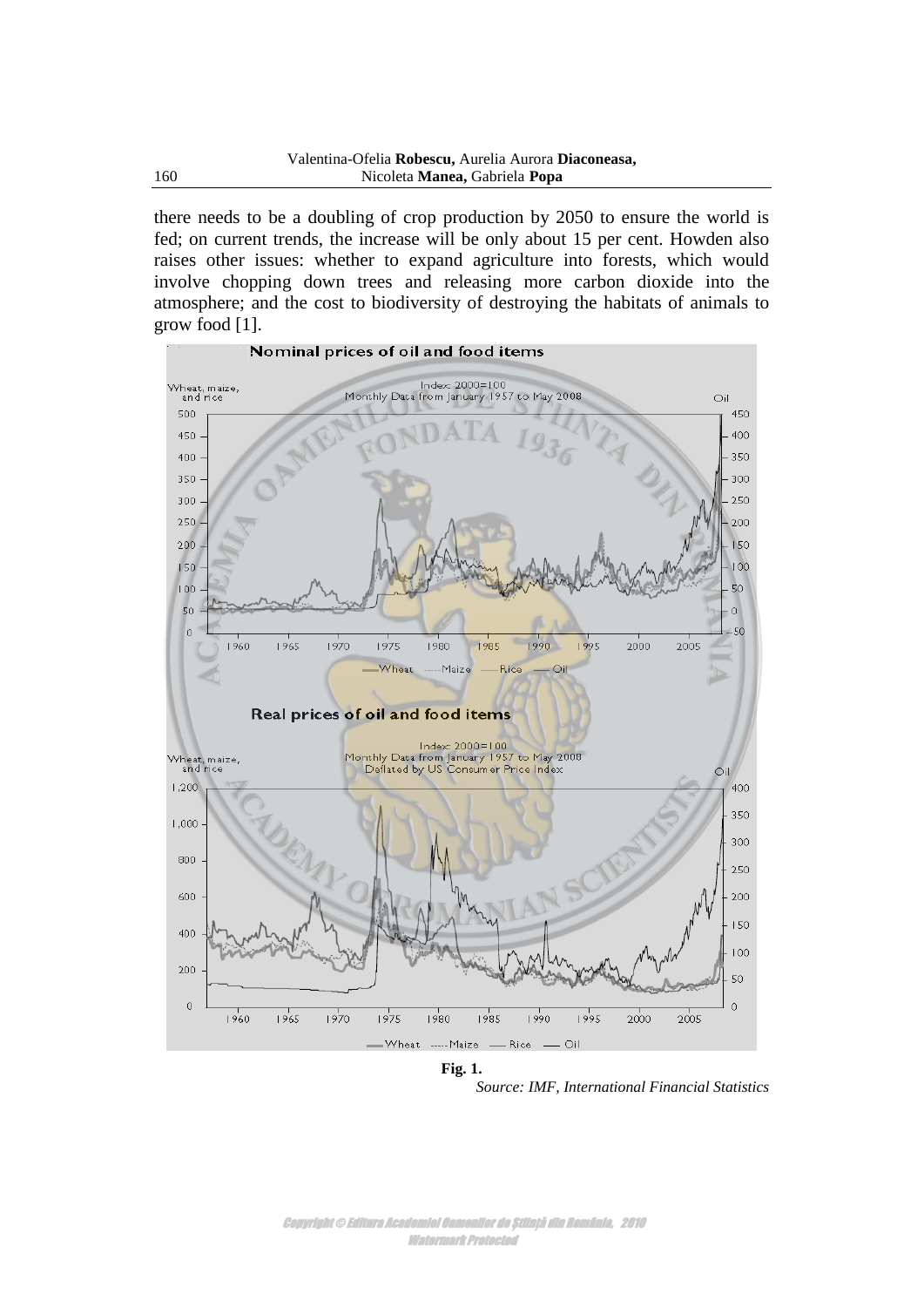#### **Rising Food Prices**

Though past trends provide significant insight into the future of agricultural globalization, the sharp increase in food prices in 2007 and 2008 (figure 1) has introduced a new element into the equation – one not fully captured in the book, *Globalization of Food and Agriculture and the Poor,* which examines earlier trends.\* In some ways, the current increase resembles the price spikes that occurred in the mid-to-late 1970s and early 1980s, although in real terms the prices of agricultural commodities (apart from oil) are generally lower than those of the 1970s (figure 1). Today, however, the world food system is more globalized, income distribution is more unequal, and many more poor households in rural areas are net buyers of food, all of which makes food-price changes more relevant for billions of people.

National governments and international actors are currently taking various steps to try to minimize the effects of higher international prices on domestic prices and to mitigate impacts on particular groups. Some of these actions are likely to help stabilize and reduce food prices, whereas others may help certain groups at the expense of others or actually make food prices more volatile in the long run and seriously distort trade.

Today's high prices for energy and minerals, posing costs to some, offer great opportunities to others in the developing world. Some countries have used their natural resources as a springboard to development, but for others this treasure can become a curse. Both developed and developing countries have experienced the risks of these sectors: "dual" economies that leave most citizens excluded; corruption from licensing and sweetheart deals; volatile returns that tempt officials and weaken sustainable budgets and growth; the "Dutch disease" of exchange rates driven by resource exports, harming broader-based trade and employment; resource "rents" that fuel conflict among fortune-hunting factions; huge environmental costs; and even a sense of loss of sovereignty as a privileged few seem to benefit from the sale of "national patrimonies."

### **Who benefits and who loses from high prices?**

An increase in cereal prices will have uneven impacts across countries and population groups. Net cereal exporters will experience improved terms of trade, while net cereal importers will face increased costs in meeting domestic cereal demand. There are about four times more net cereal-importing countries in the world than net exporters. Even though China is the largest producer of cereals, it is a net importer of cereals due to strong domestic consumption (Table 1). In contrast, India – also a major cereal producer – is a net exporter. Almost all countries in Africa are net importers of cereals. Price increases also affect the availability of food aid. Global food aid represents less than 7 percent of global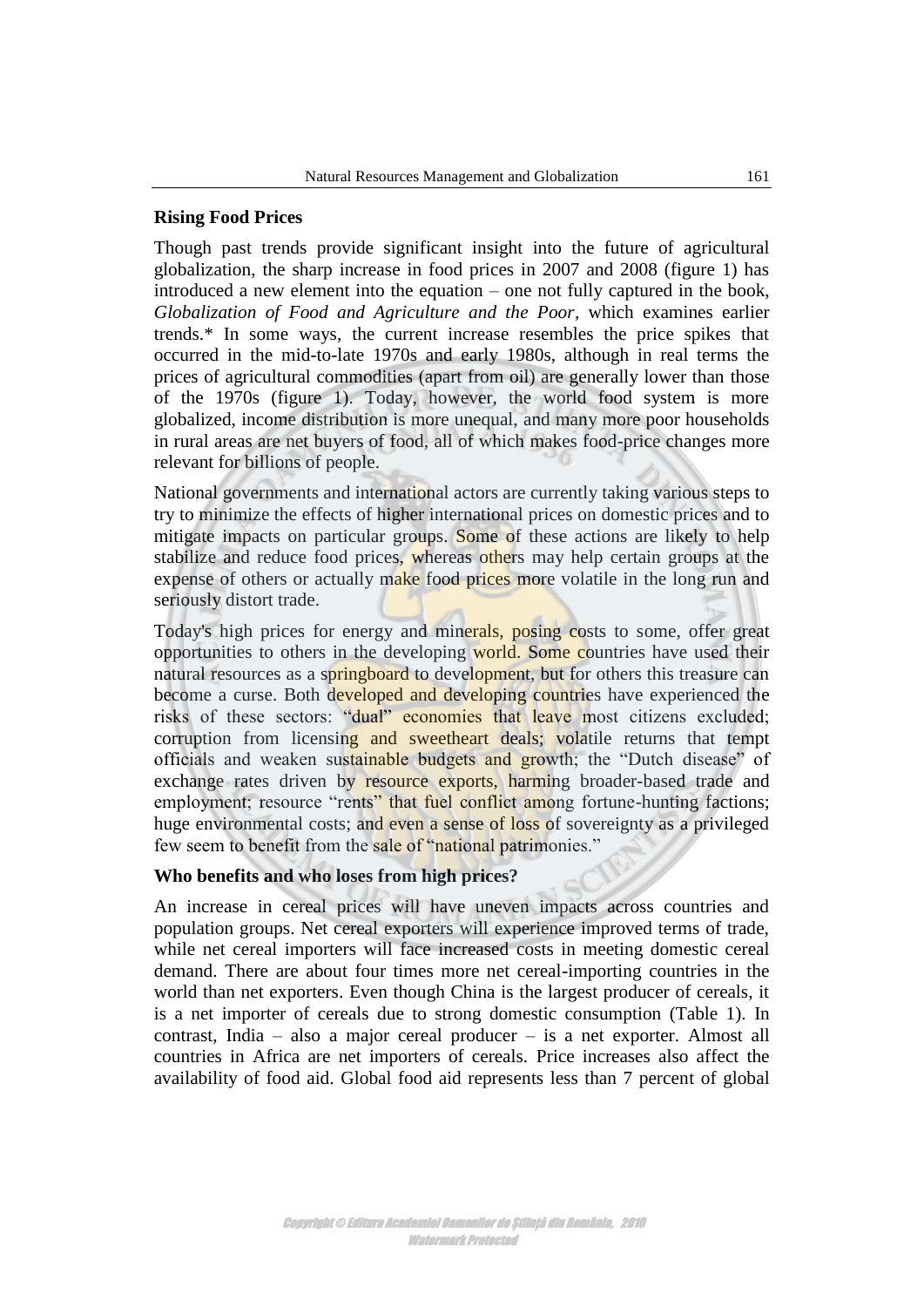official development assistance and less than 0.4 percent of total world food production [2]. Food aid flows, however, have been declining and have reached their lowest level since 1973. In 2006, food aid was 40 percent lower than in 2000 (WFP 2007). Emergency aid continues to constitute the largest portion of food aid. Faced with shrinking resources, food aid is increasingly targeted to fewer countries – mainly in Sub-Saharan Africa – and to specific beneficiary groups.

At the microeconomic level, whether a household will benefit or lose from high food prices depends on whether the household is a net seller or buyer of food. Since food accounts for a large share of the poor's total expenditures, a staplecrop price increase would translate into lower quantity and quality of food consumption. Household surveys provide insights into the potential impact of higher food prices on the poor. Surveys show that poor net buyers in Bolivia, Ethiopia, Bangladesh, and Zambia purchase more staple foods than net sellers sell (Table 2).The impact of a price increase is country and crop specific. For instance, two-thirds of rural households in Java own between 0 and 0.25 hectares of land, and only 10 percent of households would benefit from an increase in rice prices (IFPP 2002).

In sum, in view of the changed farm-production and market situation that the poor face today, there is not much supporting evidence for the idea that higher farm prices would generally cause poor households to gain more on the income side than they would lose on the consumption-expenditure side. Adjustments in the farm and rural economy that might indirectly create new income opportunities due to the changed incentives will take time to reach the poor.

| Country                      | <b>1000 tons</b> |                                        | <b>Bolivia</b> | <b>Ethiopia</b> | <b>Bangladesh</b> | <b>Zambia</b> |
|------------------------------|------------------|----------------------------------------|----------------|-----------------|-------------------|---------------|
| <b>Japan</b>                 | $-24,986$        | <b>Staple foods</b>                    | 2002           | 2000            | 2001              | 1998          |
| <b>Mexico</b>                | $-12,576$        |                                        |                |                 |                   |               |
| <b>Egypt</b>                 | $-10,767$        |                                        |                |                 |                   |               |
| <b>Nigeria</b>               | $-2,927$         | <b>Purchases by</b>                    |                |                 |                   |               |
| <b>Brazil</b>                | $-2,670$         | all poor net                           |                |                 |                   |               |
| China                        | $-1,331$         | <b>buyers</b>                          | 11.3           | 10.2            | 22.0              | 10.3          |
| <b>Ethiopia</b>              | $-789$           |                                        |                |                 |                   |               |
| <b>Burkina Faso</b>          | 29               | Sales by all                           |                |                 |                   |               |
| <b>India</b>                 | 3,637            | poor net                               |                |                 |                   |               |
| <b>Argentina</b>             | 20,431           | sellers                                | 1.4            | 2.8             | 4.0               | 2.3           |
| <b>United States</b>         | 76,653           |                                        |                |                 |                   |               |
|                              |                  |                                        |                |                 |                   |               |
| SOURCE: Data from FAO 2007a. |                  | SOURCE: Adapted from World Bank 2007a. |                |                 |                   |               |

**Table 1.** Net cereal exports&imports for selected **Table 2.** Purchases and sales of staple foods by countries (three-year averages 2003–2005) the poor (% of total expenditure of all poor)

Could technology and globalization help solve resource problems caused by globalization? Globalization could be helpful when a serious shortage in raw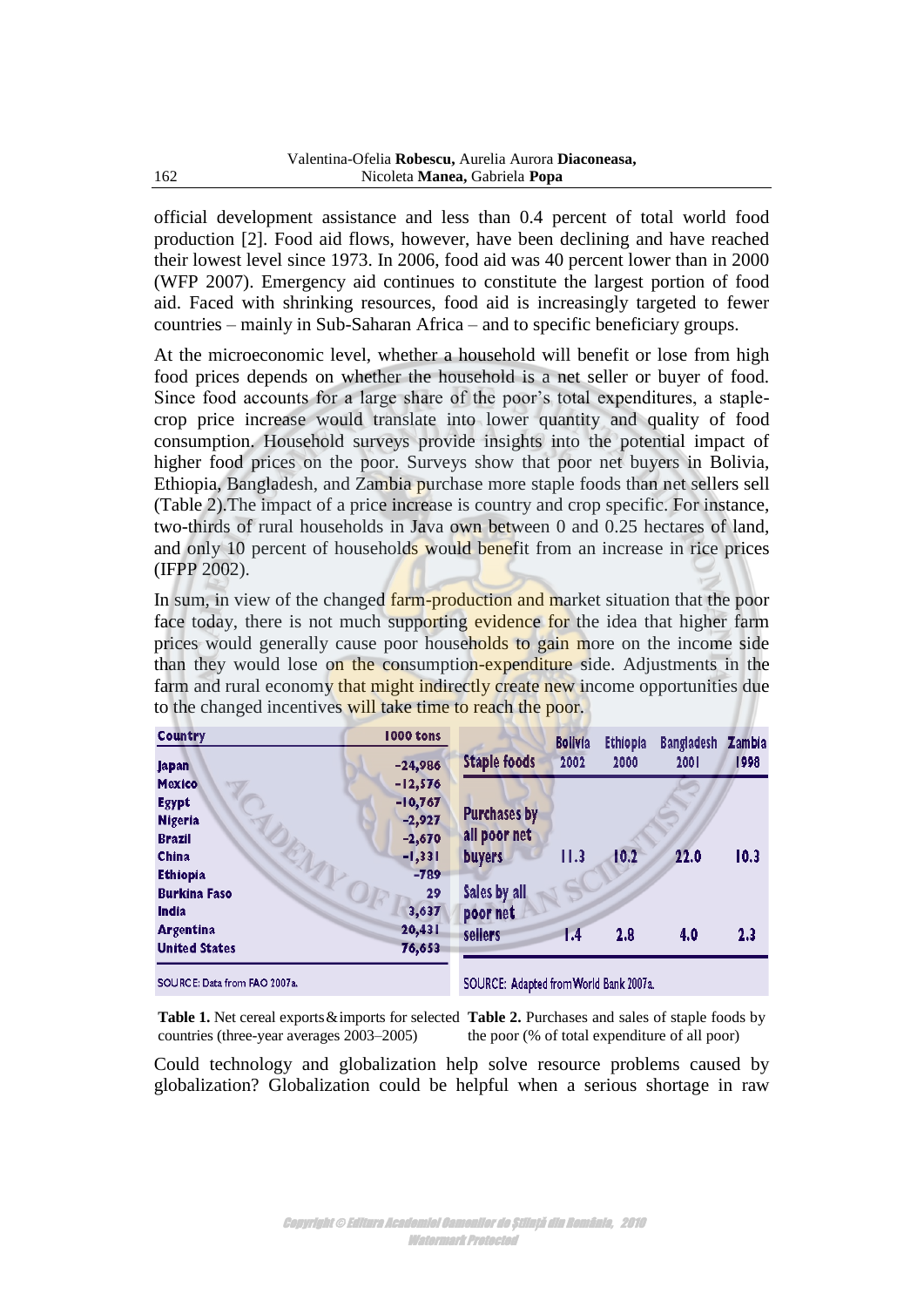materials arises. Since globalization connects the world and allows the exchange of ideas, more people should be able to help solve problems associated with natural resources. For example, more scientists from around the world would be able to work on a common goal. Communication caused by globalization would theoretically decrease the time required to solve dilemmas. Therefore, given enough time globalization could help solve the world"s problem.

The subtle monopolizations of the global commons began in the middle ages when the rights to land were claimed by the aristocracy and feudalism was common place. The common people and their resources were thus exploited by those who owned the land. Over time, this accumulation of power through resource acquisition allowed cities to plunder the country, taking control of yet more land and resources and thereby establishing ever larger empires. This plunder was enforced through an ever expanding military force. The same principle of monopolizations currently threatens countless resources, common to the global public, which we hold in trust for future generations. Apart from our global ecological system, our shared resources include all creations of nature and society, including our genes, our shared knowledge, our airspace and indeed outer space.

In their "race to the bottom" for economic dominance, our governments have neglected their responsibility to protect their citizen's right to their commons, and given free reign instead to private corporations who continue to seize our common wealth by means of [enclosure](http://www.reference.com/browse/wiki/Inclosure) (the ongoing silent theft of public resources for private financial gain). In fact governments frequently give away valuable common assets at no cost to corporations, such as oil and mineral rights.

In addition to the poverty, wars and suffering this usurpation creates around the world, our biosphere has been severely damaged through the lack of its sustainable and responsible stewardship by profit hungry industries. It must be born in mind that multinational corporations, unlike the global public, operate on a hierarchy of values geared solely towards increasing profits. Without a sustainable model for resources management, corporations exploit and consume resources faster than they can be regenerated or renewed, and levels of waste and pollution from production exceed the planets ability to harmlessly absorb them.

Environmental and social effects of corporate operations are not accounted for in their balance sheets, they are simply considered "externalities" and consequences of production, thus perverting the true cost of produce which is paid not by the corporation or the consumer, but initially the local people who depend upon the area and ultimately the global biosphere and the global public. A pertinent example of tremendous devastation exacerbated by careless corporate interest was revealed by the South Asian [tsunami disaster in December 2005.](http://www.stwr.org/content/view/205/37) Commercial shrimp farming and a massive increase in the tourism industry since the 1960s systematically destroyed the mangrove forests of South East Asia, [contributing](http://www.stwr.org/content/view/362/36)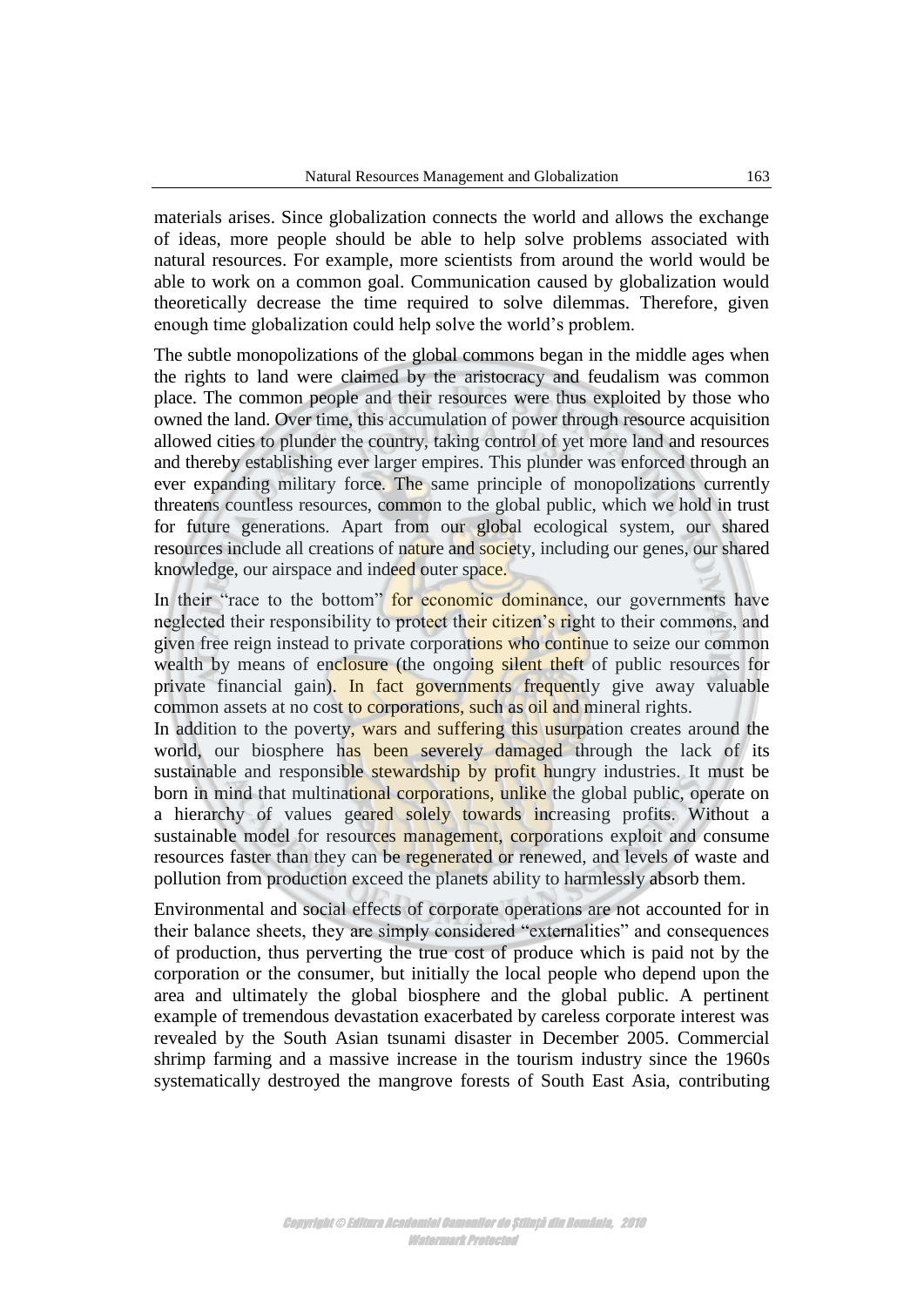significantly to the catastrophic loss of human lives and settlements during the tsunami.

The ongoing plundering of our shared resources by those who wish to control and profit from them include such measures as the privatisation of public utilities in some of the least developed countries, often as part of a program of structural adjustments; the corporate race to own the rights to seeds, plants, land, water, oil, medicines, genetic material, air space and e-space; and the list goes on. Economically dominant countries, influenced by business interests and focused through the agency of International Financial Institutions continue to pursue neoliberal policies internationally, managing to circumvent sovereign, democratic rights of developing nations and benefiting minority, corporate interests.

### **Exploitation of natural resources and conflict**

Environmental factors are rarely, if ever, the sole cause of violent conflict. Ethnicity, adverse economic conditions, low levels of international trade and conflict in neighbouring countries are all significantly correlated as well. However, it is clear that the exploitation of natural resources and related environmental stresses can become significant drivers of violence. Since 1990, at least eighteen violent conflicts have been fuelled by the exploitation of natural resources [3].

Looking back over the past sixty years, at least forty percent of all intrastate conflicts can be associated with natural resources [4]. Civil wars such as those in Liberia, Angola and the Democratic Republic of Congo have centred on "highvalue" resources like timber, diamonds, gold, minerals and oil. Other conflicts, including those in Darfur and the Middle East, have involved control of scarce resources such as fertile land and water [5].

As the global population continues to rise, and the demand for resources continues to grow, there is significant potential for conflicts over natural resources to intensify. Demographic pressure and urbanization, inequitable access to and shortage of land, and resource depletion are widely predicted to worsen, with profound effects on the stability of both rural and urban settings. In addition, the potential consequences of climate change for water availability, food security, the prevalence of disease, coastal boundaries, and population distribution are also increasingly seen as threats to international security, aggravating existing tensions and potentially generating new conflicts [6].

The relationship between natural resources, the environment and conflict is thus multi-dimensional and complex, but three principal pathways can be drawn:

a) Contributing to the outbreak of conflict: Attempts to control natural resources or grievances caused by inequitable wealth sharing or environmental degradation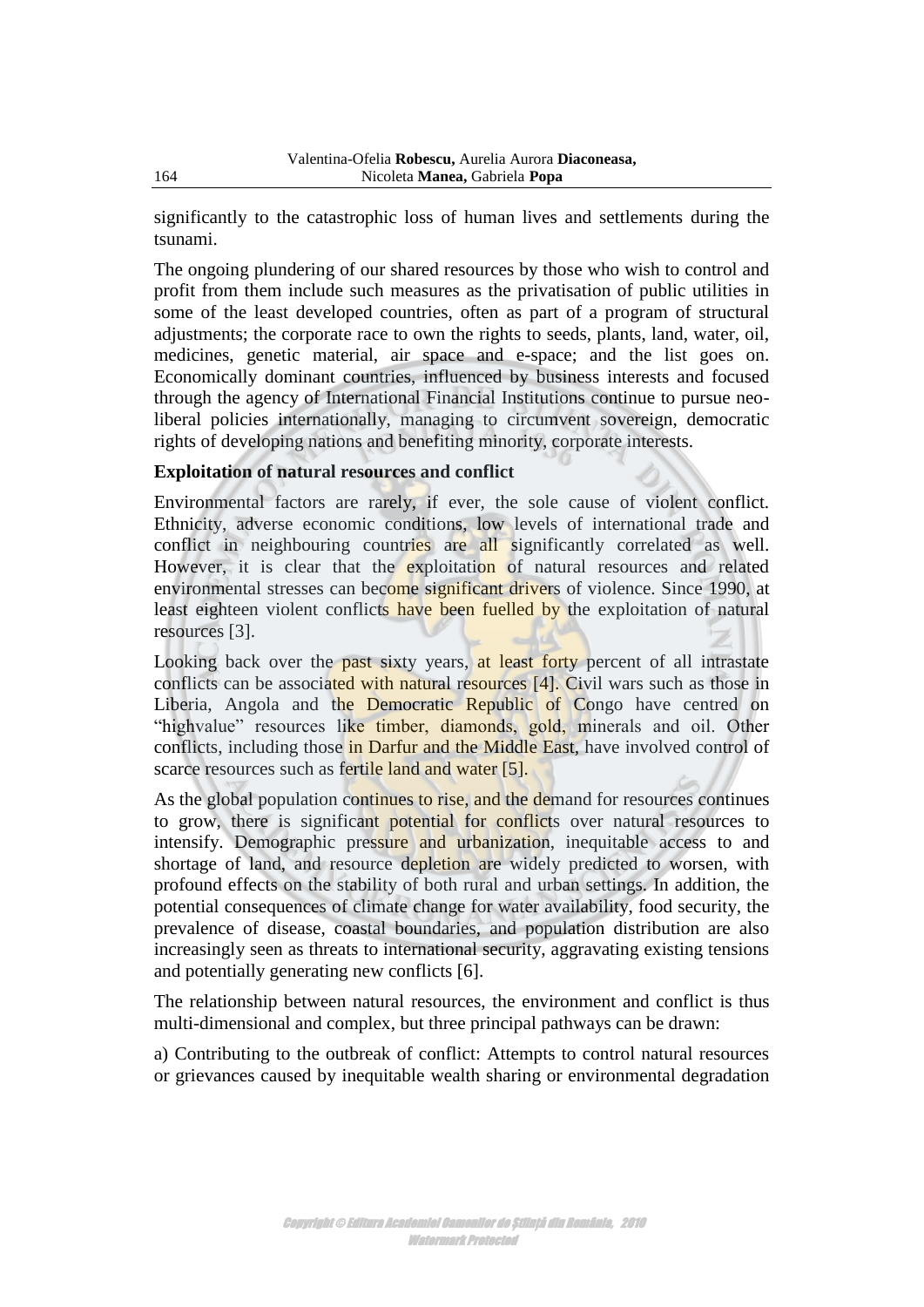can contribute to the outbreak of violence. Countries that depend on the export of a narrow set of primary commodities may also be more vulnerable to conflict.

b) Financing and sustaining conflict: Once conflict has broken out, extractive "high-value" resources may be exploited to finance armed forces, or become strategic considerations in gaining territory. In such cases, the duration of conflict is extended by the availability of new sources of financing, or complicated by efforts to gain control over resource-rich areas.

c) Undermining peacemaking: The prospect of a peace agreement may be undermined by individuals or splinter groups that could lose access to the revenues generated by resource exploitation if peace were to prevail. Once a peace agreement is in place, the exploitation of natural resources can also threaten political reintegration and reconciliation by providing economic incentives that reinforce political and social divisions.

To ensure that environmental and natural resource issues are successfully integrated across the range of peacebuilding activities (see figure 2), it is critical that they are not treated in isolation, but instead form an integral part of the analyses and assessments that guide peacebuilding interventions. Indeed, it is only through a cross-cutting approach that these issues can be tackled effectively as part of peacebuilding measures to address the factors that may trigger a relapse of violence or impede the peace consolidation process. The following section provides three compelling reasons and supporting case studies to demonstrate how environment and natural resources can concretely contribute to peacebuilding:

a) **Supporting economic recovery**: With the crucial provision that they are properly governed and carefully managed – "high-value" resources (such as hydrocarbons, minerals, metals, stones and export timber) hold out the prospect of positive economic development, employment and budget revenue. The risk, however, is that the pressure to kick-start development and earn foreign exchange can lead to rapid uncontrolled exploitation of such resources at sub-optimal prices, without due attention to environmental sustainability and the equitable distribution of revenues. When the benefits are not shared, or when environmental degradation occurs as a consequence of exploitation, there is serious potential for conflict to resume.

b) **Developing sustainable livelihoods**: Durable peace fundamentally hinges on the development of sustainable livelihoods, the provision of basic services, and on the recovery and sound management of the natural resource base. Environmental damage caused by conflicts, coping strategies, and chronic environmental problems that undermine livelihoods must therefore be addressed from the outset. Minimizing vulnerability to natural hazards and climate change through the management of key natural resources and the introduction of appropriate technologies should also be addressed.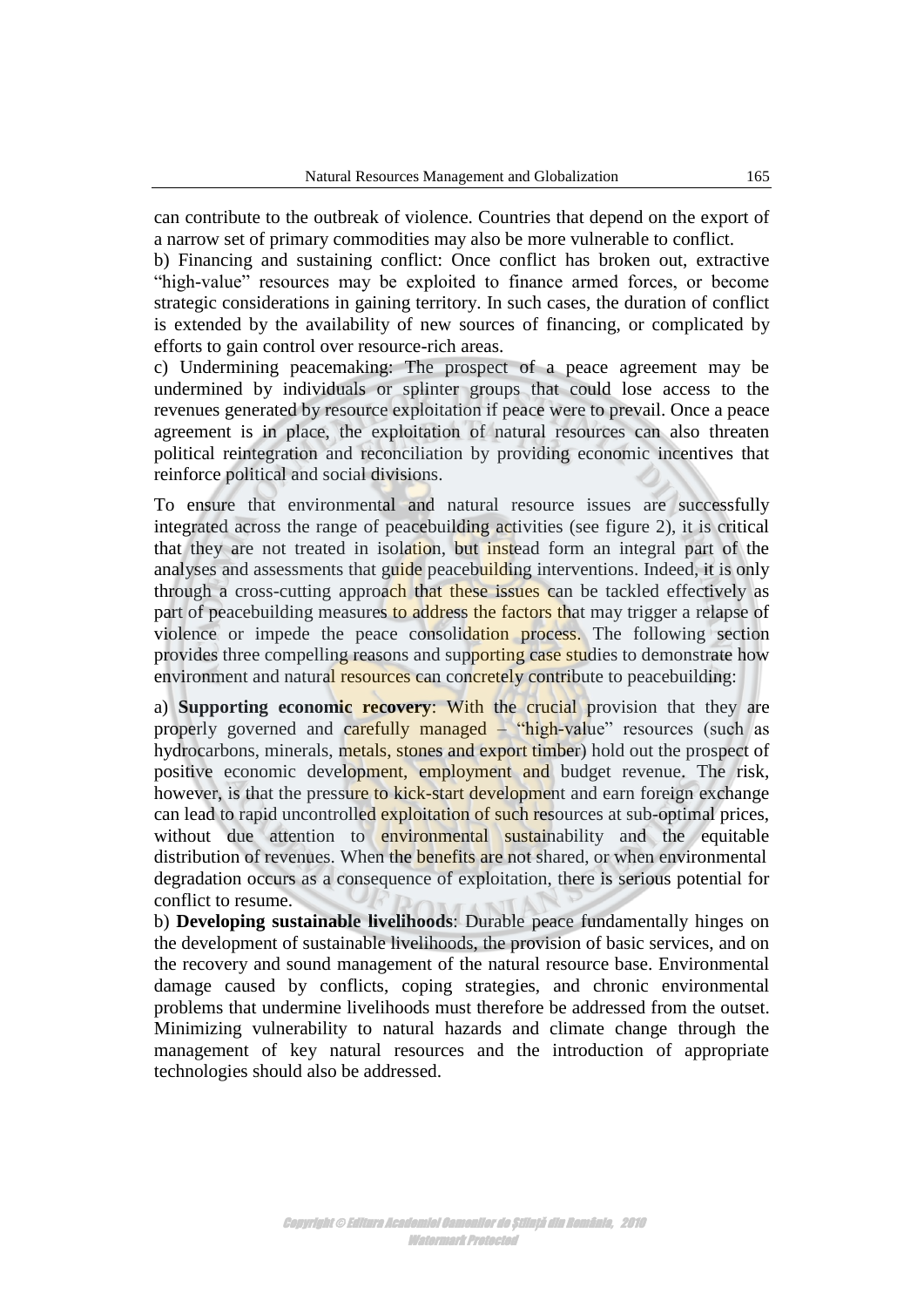c) **Contributing to dialogue**, **cooperation and confidencebuilding:** The environment can be an effective platform or catalyst for enhancing dialogue, building confidence, exploiting shared interests and broadening cooperation between divided groups as well as within and between states.



It is crucial however, that absolute ownership of a given resource is not simply transferred from "the corporation" to "the nation" where it may naturally occur. For there to be a workable, efficient economic system based on sharing that can redistribute essential resources globally according to need, it must be understood that all common resources, where ever they occur on the planet, must be cooperatively owned, managed and utilised equitably by the global public. Without this affirmation of international solidarity, a crucial step toward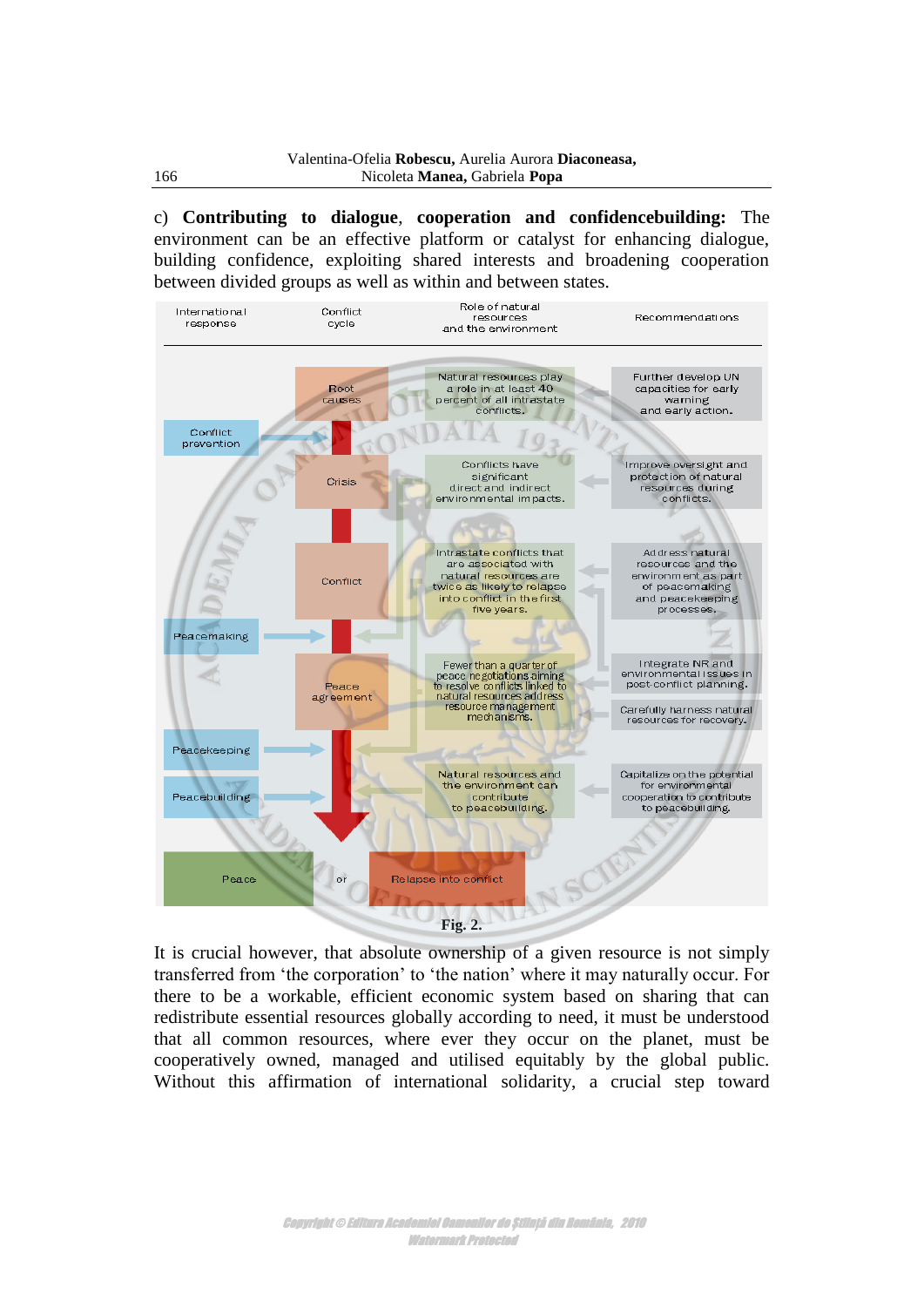worldwide cooperation will be missed and confrontation between nations over resources reinforced. Furthermore, given the uneven availability of certain resources around the world (such as oil), without an international shared ownership agreement it would be difficult to ensure needs are secured globally.

#### **Conclusion**

Three main conclusions can be drawn from the arguments and cases presented are:

a) Natural resources and the environment can be implicated in all phases of the conflict cycle, contributing to the outbreak and perpetuation of violence and undermining prospects for peace. In post-conflict countries, they can also contribute to conflict relapse if they are not properly managed from the outset. The way that natural resources and the environment are managed has a determining influence on peace and security.

b) The environment can itself fall victim to conflict, as direct and indirect environmental damage, coupled with the collapse of institutions, can lead to environmental risks that threaten health, livelihoods and security. These risks should be addressed as a part of the recovery process.

c) Natural resources and the environment can contribute to peacebuilding through economic development, employment generation and sustainable livelihoods. Cooperation over the management of natural resources and the environment provides new opportunities for peacebuilding that should also be pursued.

At the same time, the effective governance of natural resources and the environment should be viewed as an investment in conflict prevention within the development process itself:

• Prioritize capacity-building for dispute resolution, environmental governance and land administration in states that are vulnerable to conflicts over natural resources and the environment.

• Include environmental and natural resource issues in international and regional conflict early warning systems and develop expertise for preventive action.

Build international capacity to conduct mediation between conflicting parties where tensions over resources are rising.

Support research on how the impacts of climate change could increase vulnerability to conflict and how early warning and adaptation projects could address this issue.

Ensure that all development planning processes are conflict-sensitive and consider potential risks from the mismanagement of natural resources and the environment.

Only through global participation and cooperation can our common assets be reclaimed and their governance shared by society, represented through democratic